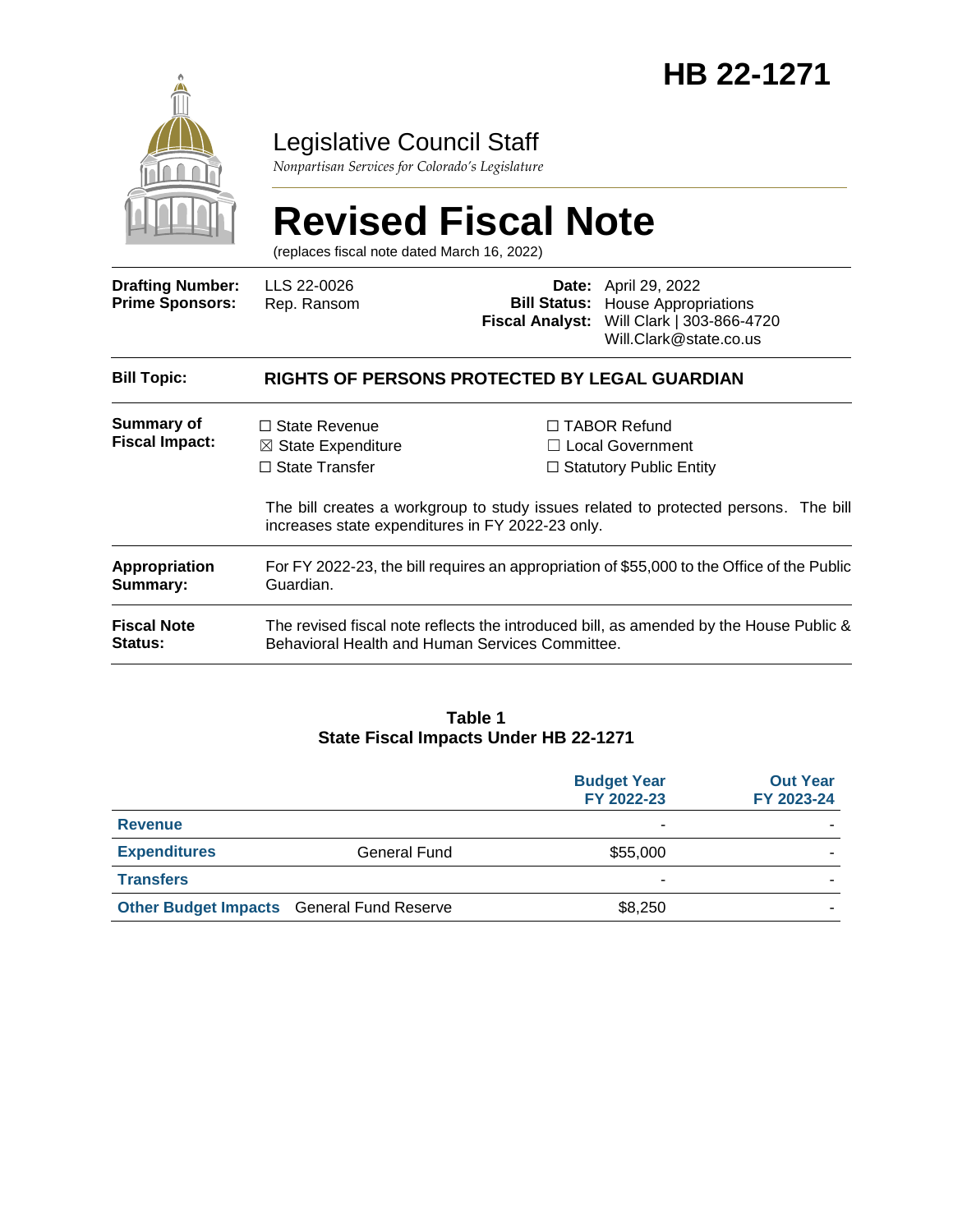Page 2

#### **Summary of Legislation**

This bill requires the Public Guardianship Commission (PGC) to create a workgroup to study issues related to protected persons. The workgroup must study and make recommendations about:

- providing notifications to a protected person's close family under certain circumstances;
- appropriate parameters for visitation of a protected person; and
- development of a care plan for protected persons.

The work group must report its findings and recommendations to the General Assembly by December 1, 2022.

#### **State Expenditures**

The bill increases state expenditures in the Office of the Public Guardian (OPG) by an estimated \$55,000 in FY 2022-23 only from the General Fund. The fiscal note assumes the OPG will hire a contractor to facilitate the workgroup, and to develop findings and recommendations that will be reported to the General Assembly. The fiscal note uses House Bill 22-1240 as a proxy for costs, reduced for the bill's timeline.

#### **Other Budget Impacts**

**General Fund reserve.** Under current law, an amount equal to 15 percent of General Fund appropriations must be set aside in the General Fund statutory reserve beginning in FY 2022-23. Based on this fiscal note, the bill is expected to increase the amount of General Fund held in reserve by the amounts shown in Table 1, which will decrease the amount of General Fund available for other purposes.

#### **Technical Note**

The bill requires the OPG to conduct a workgroup and provide findings and recommendations to the General Assembly by December 1, 2022. The OPG lacks the staff and resources required to conduct this work, and the fiscal note assumes they will hire a contractor to plan and facilitate meetings, conduct research, and develop findings and recommendations. The OPG will need to post a request for proposals to hire a contractor before the bill's effective date in mid-August or early September, and will have a maximum of three months to conduct this work.

#### **Effective Date**

The bill takes effect 90 days following adjournment of the General Assembly sine die, assuming no referendum petition is filed.